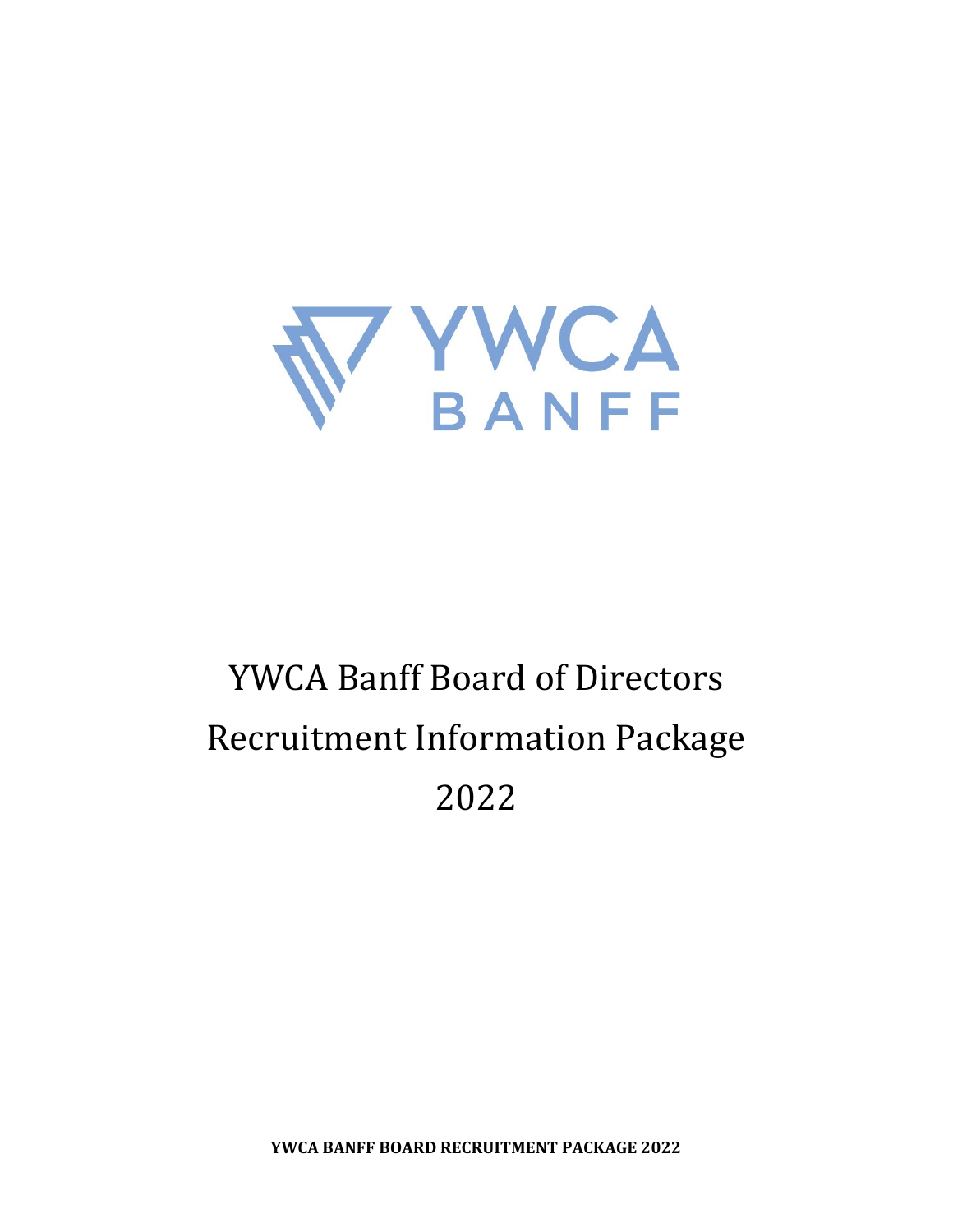# **Message from the CEO and President:**

Thank you for your interest in YWCA Banff!

With over 100 years of history supporting women, girls and our community it is an honour and a wonderful experience to be a part of a positive, global organization that represents over 25 million women.

As a Board member, you will have the opportunity to work with a committed group of women to provide the governance necessary to shape the future of this organization while developing skills and experience to build your leadership capacity.

The YWCA Board cultivates an open and supportive environment where women are encouraged to learn new skills while sharing their talents with the organization and other Board members. We also have an excellent support team to help Board members reach their full potential.

YWCA Banff is an evolving pro-active organization and social advocate for the Bow Valley. We welcome your interest and participation.

Daniel Company

Salina McNamara **Ebony Rempel** Board President CEO

 $110$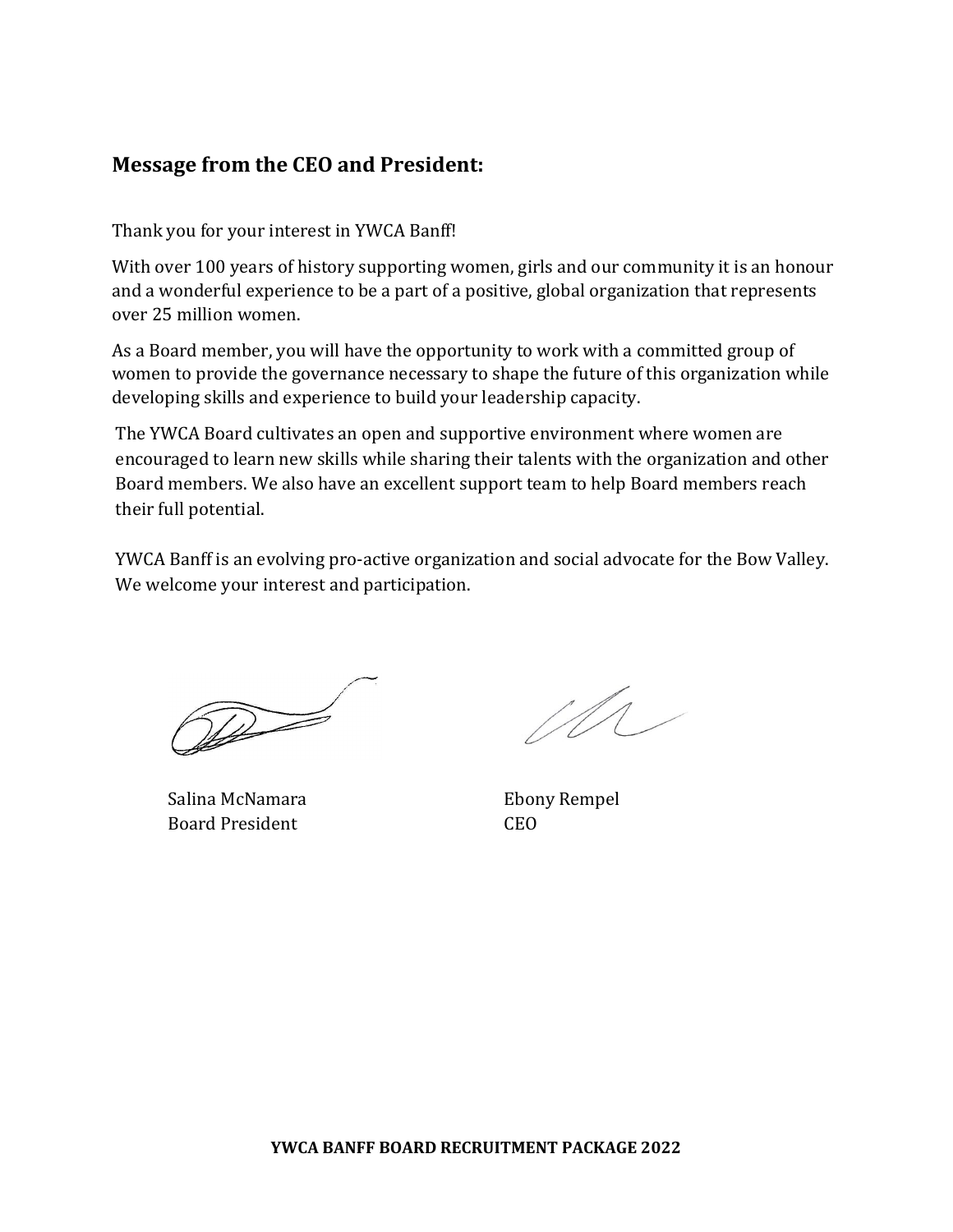# **YWCA Banff Background**

For over 100 years the YWCA Banff has had a presence in the Bow Valley. It was with the YWCA national mandate in mind, that in 1912 we officially opened our doors, providing a safe place for women travelling or seeking respite in the mountains and ultimately entry level housing for men and women.

In 1987, the old Banff Mineral Springs Hospital was acquired and renovated by YWCA Calgary for the purpose of providing affordable co-ed accommodation and community programming. In 1995 YWCA Banff became an autonomous organization, no longer under the auspices of the YWCA Calgary, operating from the same location at 102 Spray Avenue in Banff. The organization continues to evolve and serves people of all genders across the entire Bow Valley.

The YWCA works towards the following outcomes:

- People and Culture: Strengthen our culture to attract, retain, and develop the best people.
- Resource Development: Expand our resource framework to enhance the sustainability of our programs and services.
- Advocacy and Leadership: Lead our community to advance gender equity and prevent and respond to gender-based violence.
- Housing and Shelter: Develop facilities and services to better meet the spectrum of emergency and supportive housing needs.

# **Mission:**

Shaping a safe and inclusive community that empowers women and their community for a better future.

# **Our Guiding Principles:**

- **Women-Centred:** We embrace our responsibilities as a member of a global movement committed to women's rights, gender equity, and a world without violence.
- **Innovation:** We push boundaries as leaders in our field. We challenge conventions and seek out research and wise practices to inspire transformative change.
- **Sustainability:** We lead a stable organization in an ever-changing landscape. We collaboratively make decisions that strengthen the future of our organization.
- **Transparency:** We maintain an accountable, professional presence in the Bow Valley. We ensure the integrity of our organization through open communication about our goals, practices and outcomes.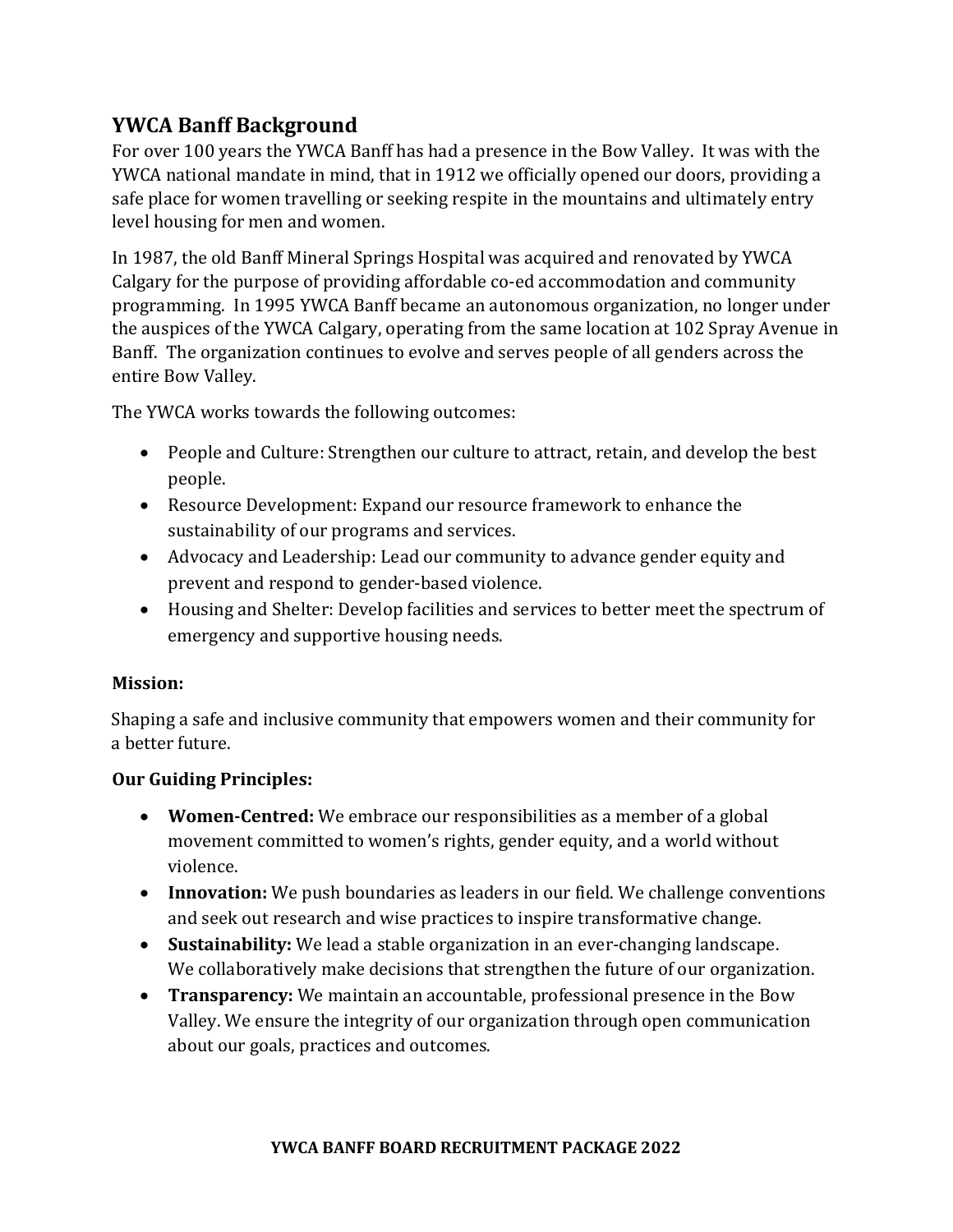- **Inclusivity:** We strive to advance diversity and promote equity in all our decisions and interactions. We invest in learning to challenge racism and oppression.
- **Partnership:** We promote open and active teamwork, and connection with a network of community partners. We seek out and nurture collaborations that enhance our work, relationships and community.

# **Profile:**

Annual organization budget: Approximately 3.5 million Number of Employees (including full-time, part-time and contract): 30-35

# **YWCA Board of Directors:**

The Board of Directors is a volunteer-based governance Board and thereby determines the long-term direction of the organization by developing policies. The Board hires a CEO to implement the Board's policies and to manage the day-to-day business of the organization. The CEO is accountable to the Board. Frontline staff are accountable to the CEO.

# **Director Requirements:**

- Commitment to the mission and values of the organization
- Stay informed on issues impacting women and girls and our community
- Be a confident advocate for YWCA programs, services and operations
- Attendance at all board meetings and actively participate in discussions and decisions
- Maintain a current YWCA Banff membership
- Attend annual Board Retreat
- Support of YWCA events and campaigns such as VINEart Gala and Hope for the Holidays
- Include YWCA Banff as a charity of choice
- Read and understand the Board Policy Manual and Bylaws

# **Term:**

Directors are elected by the members at the Annual General Meeting or as vacancies arise through out the year, for a two-year term and are eligible for re-election for three further consecutive two-year terms.

# **Qualification and Skills**

Board members should be passionate about the mission of the YWCA to help build the leadership capacity of our organization. Our recruiting is based on many attributes all with a focus on building a well-rounded Board that reflects the diversity of our community as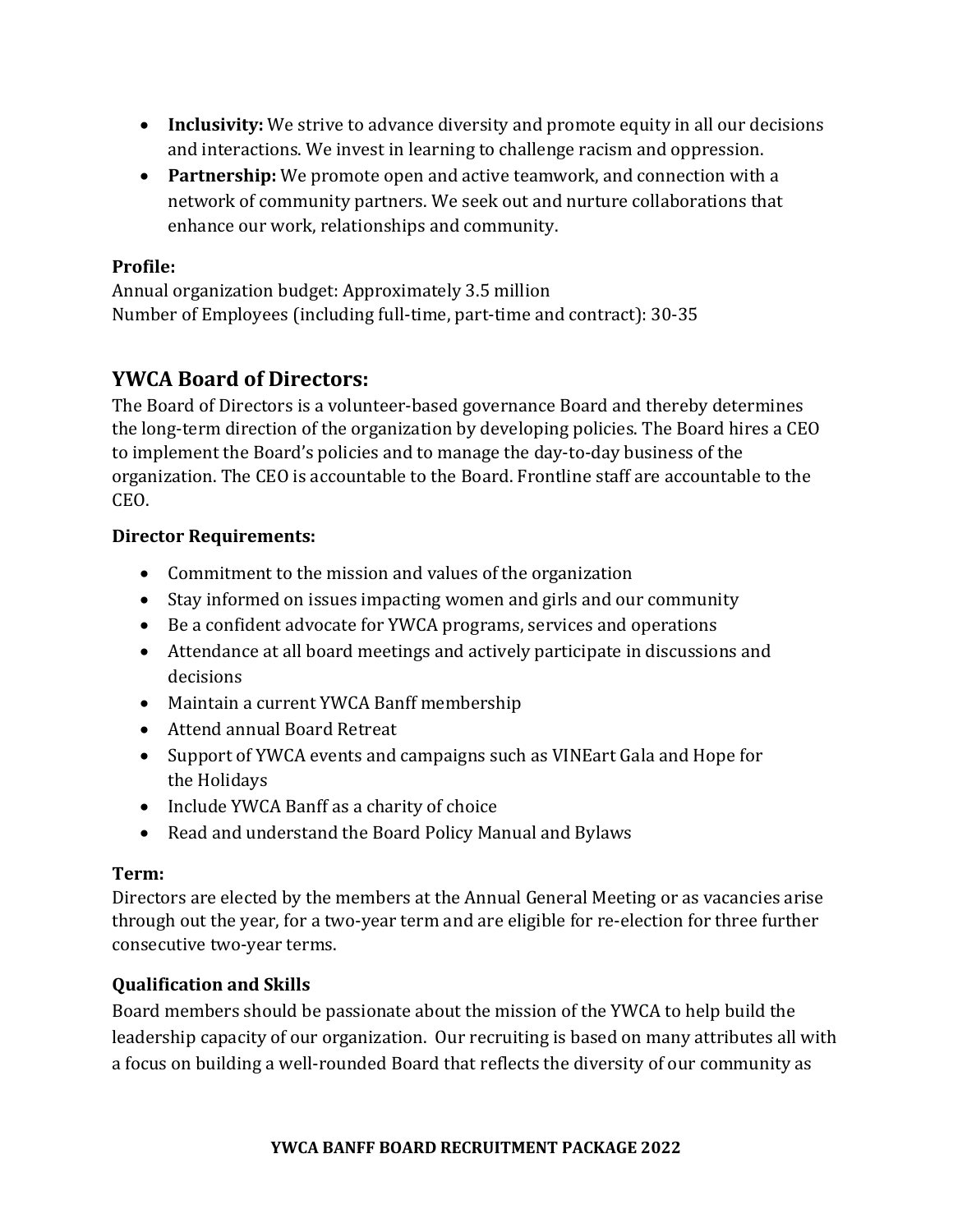demonstrated through skills, lived experience, demographics and interests. As a Board, we are open to women with Board experience but also women who are interested in gaining Board experience. Knowledge or expertise in leadership, finance, project management, hospitality, planning, equality, Indigenous relations, engineering, fund development, legal, human services, government relation – are always helpful but this list is not exclusive.

#### **Time Commitment**

Directors are expected to attend monthly Board meetings as well as the AGM and an annual Board development session. Regular Board meetings are approximately two hours in duration, with roughly one hour of preparation in advance of the meeting. New board member orientation with the President is usually one hour, and new Directors also meet with the CEO for approximately one hour which includes a tour of our facility. The Annual General Meeting (AGM) is held in June or July. The annual Board development session is a 1 to 2-day event typically in October. Committee and Board Executive work is in addition to these general Director time commitments and usually takes an additional 1 – 3 hours per month.

Directors are also encouraged to attend YWCA events throughout the year including the Annual Members Meeting, fundraising/education events and occasionally attend a national meeting organized by YWCA Canada.

#### **Board Meetings**

Board meetings are held on the fourth Wednesday of the month from 5:45pm -8:00 pm in the YWCA Banff boardroom\*. We anticipate shifting some meetings to Canmore in the upcoming years. There are no monthly meetings in December and August. \*During the COVID-19 pandemic and as of April 2022, all meetings are held virtually.

#### **Benefits of Being a Director**

Join a committed and passionate group of women who guide the vision of the organization! Gain valuable Board experience and training – we are committed to the growth and development of women, including those on our Board. Directors are encouraged to take on roles within the Board committees and stretch their current skills.

There is also an opportunity for exposure and involvement at a national and international level with YWCA Canada and the World YWCA.

# **Membership**

Membership is required to serve on the Board. A one year membership is \$25 and a three year membership is \$50. You can learn more and purchase your membership at [https://ywcabanff.ca/get-involved/memberships/.](https://ywcabanff.ca/get-involved/memberships/)

\*Please note, you are not required to become a member before you are confirmed as a candidate for election to the Board. Purchasing a membership will not effect your application.